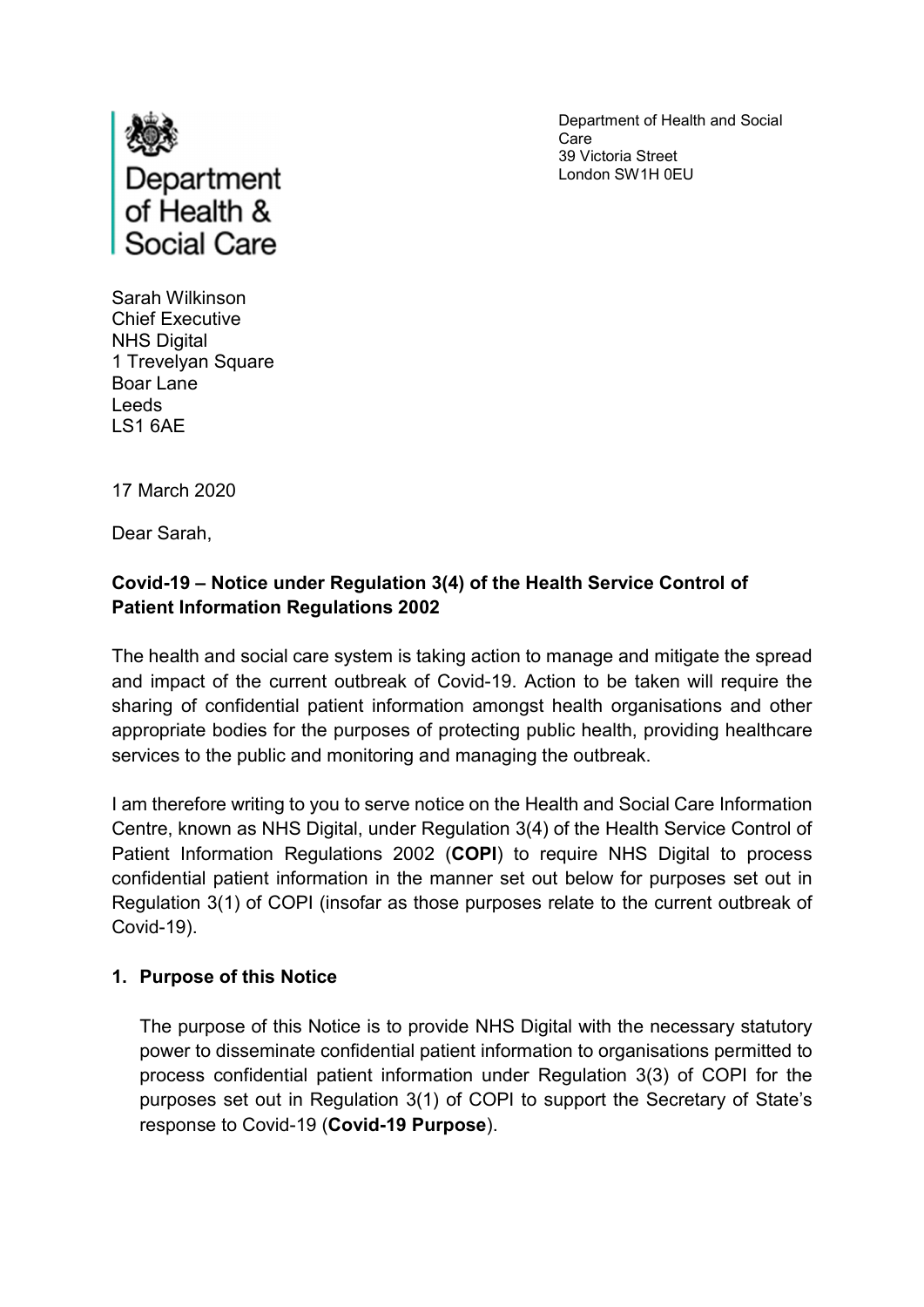I consider this Notice is necessary so that NHS Digital can lawfully and efficiently disseminate confidential patient information to those organisations set out in Regulation 3(3) of COPI being persons employed or engaged for the purposes of the health service or other persons employed or engaged by a Government Department or other public authority in communicable disease surveillance in connection with the health and social care system's management of the response to Covid-19.

# 2. Requirement to Disseminate Confidential Patient Information

- 2.1. I hereby provide NHS Digital with notice under Regulation 3(4) that, for the purposes set out above, I require NHS Digital to disseminate confidential patient information in respect of which it is a controller<sup>1</sup>, including that which it has obtained by complying with a direction made under section 254 or a request made under section 255 of the Health and Social Care Act 2012 (2012 Act), to a person or organisation permitted to process confidential information under Regulation 3(3) of COPI.
- 2.2. NHS Digital is only required to disseminate such confidential patient information where it is:
	- 2.2.1. requested to do so by an authorised officer of the Department of Health and Social Care acting on my behalf or requested to do so by another organisation permitted to process confidential information under Regulation 3(3) of COPI (the Requestor), and
	- 2.2.2. reasonably satisfied that the confidential patient information to be disclosed pursuant to the request is required by the Requestor for a Covid-19 Purpose and will be processed by the Requestor or by a processor2 on behalf of the Requestor, solely for that Covid-19 Purpose and in accordance with the restrictions set out in Regulation 7 of COPI; and
	- 2.2.3. from the date of this notice for the period up to 30 September 2020.

### 3. Notification to Requesters

-

NHS Digital is requested when sharing confidential patient information under this Notice:

3.1. to remind recipients of confidential patient information of their responsibilities under COPI when processing the confidential patient information, including

<sup>&</sup>lt;sup>1</sup> As defined in Article 4(7) of the General Data Protection Regulation 2016

<sup>&</sup>lt;sup>2</sup> As defined in Article 4(8) of the General Data Protection Regulation 2016